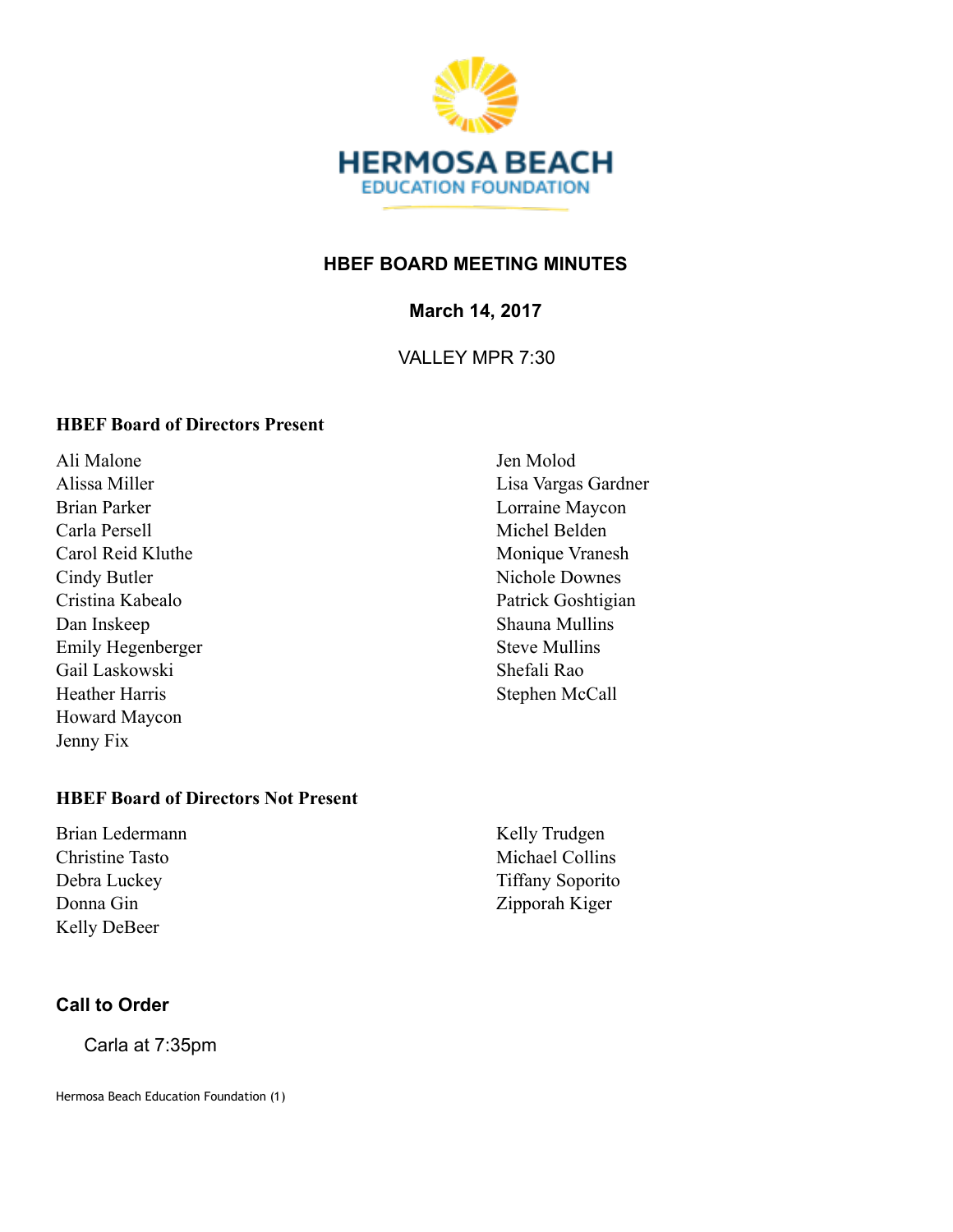## **Flag Salute**

### **Approval of January X, 2016 Minutes**

Motion from Emily Hegenberger, second from Cindy Butler

#### **Executive Board Reports**

President - pass

Operations - none

#### **Annual Appeal**

- End of April will do an Annual Appeal push; will have a table at View in the morning, undecided at Valley (possibly dolphin costume for service points?)
- Doing robocalls in April saying how the money was used last year from both Principals & Pat
- lawn signs to donors are being delivered regularly
- classroom contest at View for April Annual Appeal
- We have found a database system to replace spreadsheets; it will track families; Kindful so donors can logon & print their own receipts; gentle reminder emails to families; planning to transition in next month or two

#### **Sponsorships**

- \$156600 in promised donations
- personal relationships are what works, not door to door knocking

#### **Treasurer**

- tracking close to last year
- ahead in terms of Skechers check earlier
- expenses are being kept down
- cash on hand \$551 on track with last year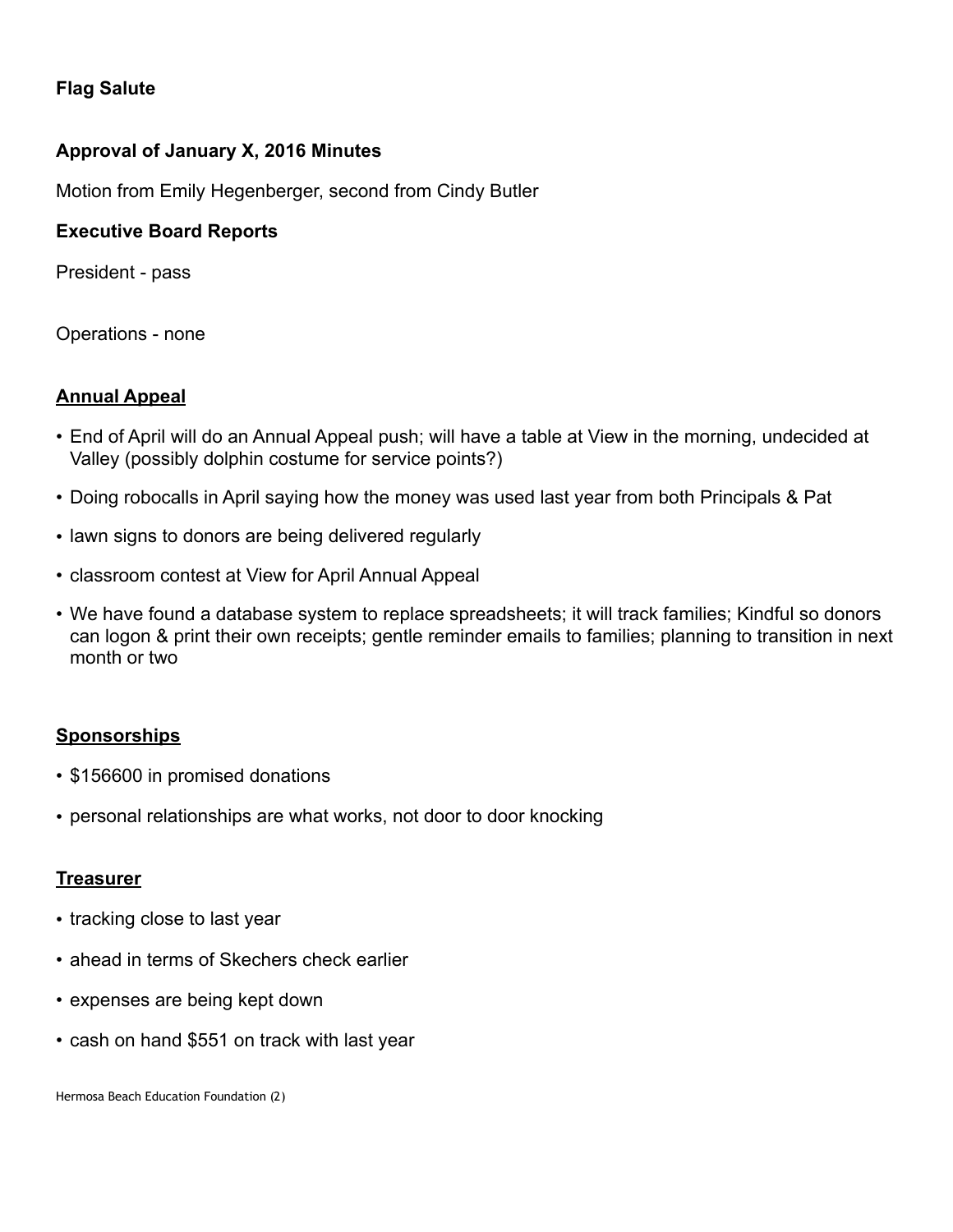# **Chief Investment Officer**

- endowment at \$1.94m; should cross \$2m by summer
- up \$70k

## **Secretary**

• sign in circulated

#### **Marketing**

- using Facebook & instagram; liking & sharing helps
- face to face means more than anything else

## **Fundraising/HBEF Events**

Moms Night Out - 1/25/2017 (Jenny Fix):

- local sponsors for swag bag
- headliner was great
- sold out in under 3 hrs
- \$12k profit

Hearts of Hermosa – 03/18/16 (Ali Malone)

- amazing committee this year, running smoothly
- sponsorship tables getting sold

## **HVPTO Reports**

## **Other Reports**

#### Superintendent – Pat Escalante

- congratulations of the Father Daughter dance
- happy the dinner at Locale 90 was successful
- Thrive is up & running and wanting to get involved to help families feel safe walking downtown

Hermosa Beach Education Foundation (3)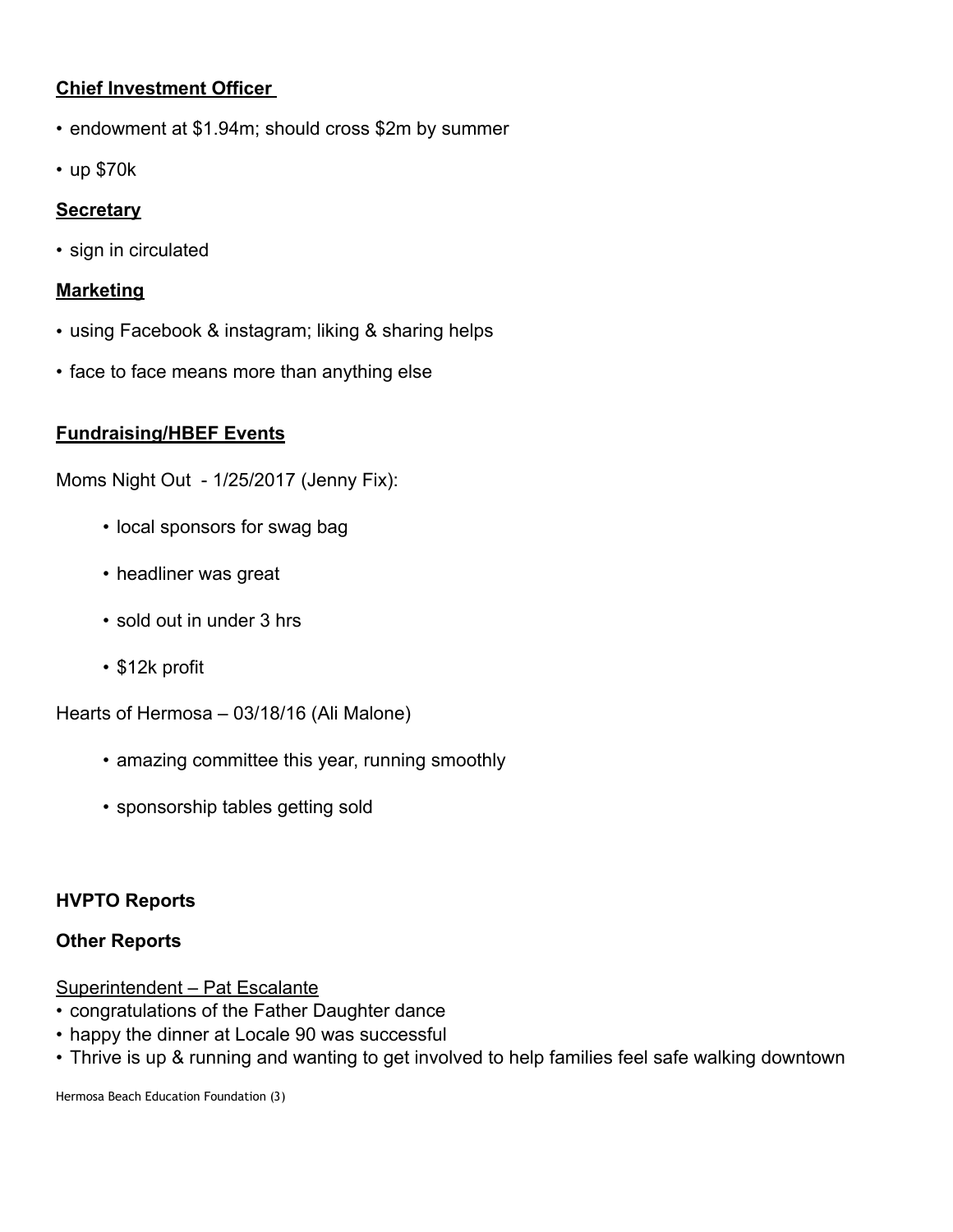- working on an AA donation from our construction company; sponsorship next year
- Congratulations on the growth of endowment
- the board is focused & process driven; had tremendous turnout at the community meetings
- by June there should be a full budget for each of the school sites, tests being run at North school
- board gets a report each month & can view online
- HB ranked 98 of 1000, of K-8 ranked 4th in recent school rankings list

# School Board Representative – Patti Ackerman

- 10 years ago at \$500k in endowment, 8 yrs ago at \$700, its amazing to be at \$1.9million
- thank you to those coming to the community input meetings; need parent input because it affects your children
- all sites progressing with start of North slotted at September 2019

# View and Valley Principals – Sylvia Gluck and Kim Taylor

Sylvia Gluck:

- school tours are getting larger so thank you to Carla for helping the tour; parents were wowed at the Sparks Lab
- Flag ceremony this Friday
- amazing flag ceremony
- curriculum development with CGI, Readers Workshops; interim testing in 3rd

# Kim Taylor:

- April 5th cyber speaker coming to talk to digital citizenship at an assembly; parents to be invited; teacher debrief
- flag ceremony on the 17th
- Science Olympia for middle school was unbelievable we are going to States
- March 29th Parent Tech Expo; invitation from Joan Perez
- moving to 8th grade graduation June 16th graduation date

## View and Valley Teacher Representatives – Gia Busse, April Lankford, David Hart, Tammy Heath April Lankford:

- looking forward to HOH; 1st grade going to El Dorado & publishing class books.
- thank you for Readers Workshop books & Scholastic books David Hart:
- thank you for Read Across America readers
- HOH looking forward to it & thanks to getting sponsored
- YAA items look amazing
- elementary council org dvd collection collected over 800 dvds for Children Hospital
- 4th grade Walk Through California: working with local seniors residence; field trip
- 5th grade tomorrow is Corolla day; April they are walking to see Oklahoma at Mira Costa;
- looking forward to getting Gaga

# Tammy Heath:

- working on our YAA project for HOH
- thanks for Jr Scholastics
- 6th graders off at Malibu camp

Hermosa Beach Education Foundation (4)